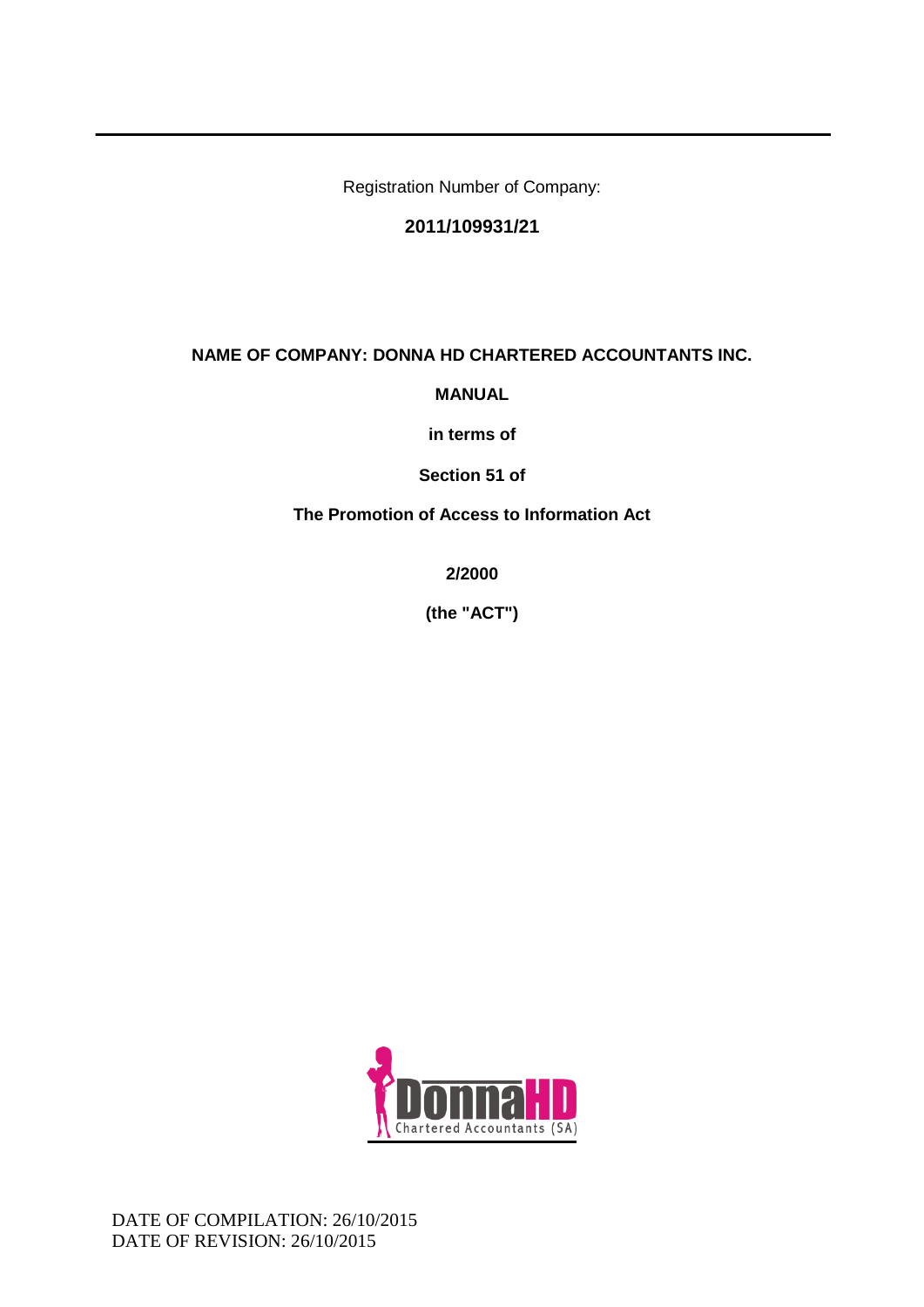# **INDEX**

**1. Introduction to your company and the type of business:**

 **DONNA HD CHARTERED ACCOUNTANTS INC.**

- **2. Contact Details**
- **3. The ACT and Section 10 Guide**
- **4. Applicable Legislation**
- **5. Schedule of Records**
- **6. Form of Request**
- **7. Prescribed fees**
- **8. Annexure A: Form of request**
- **9. Annexure B: Prescribed fees**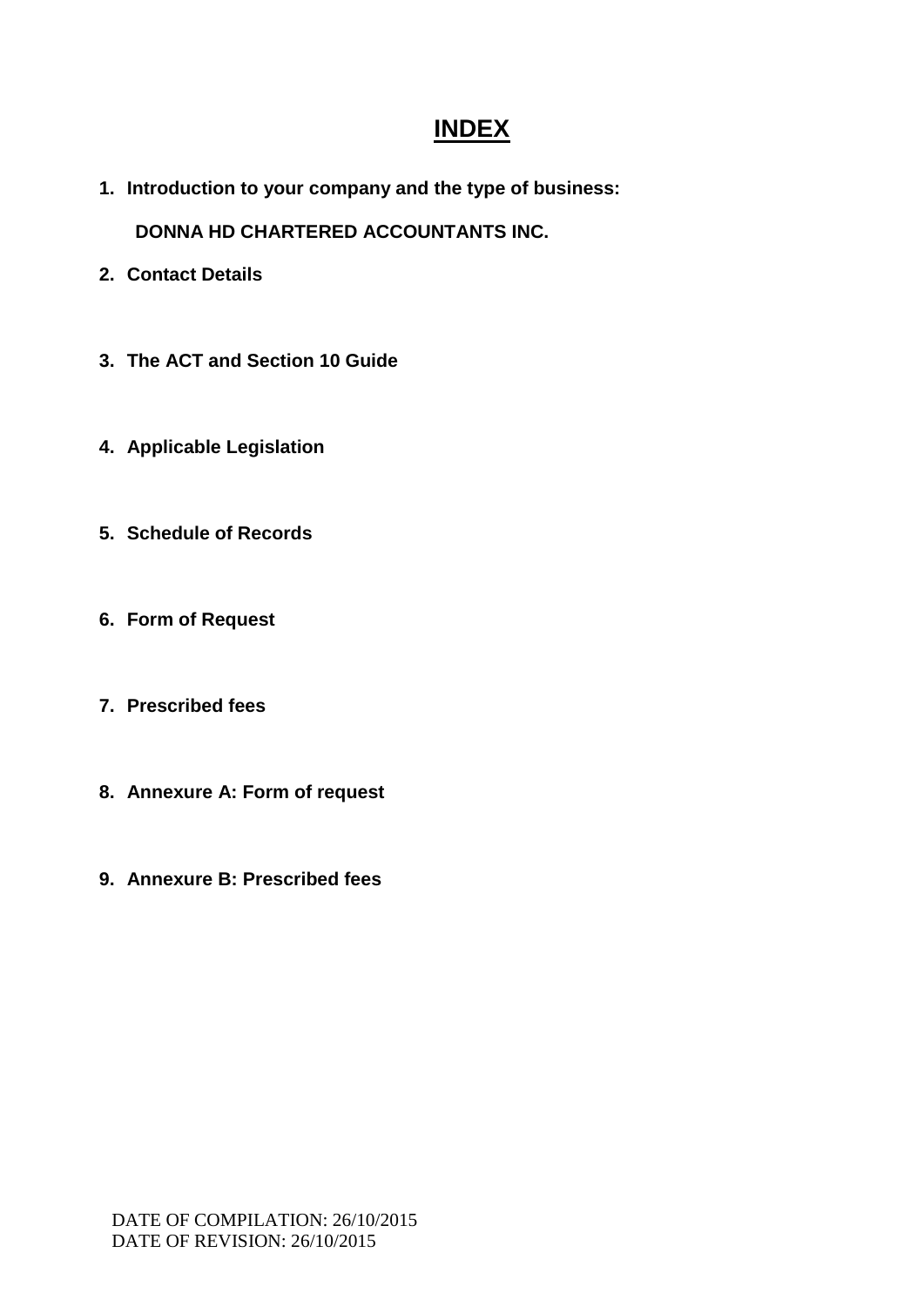### **1. INTRODUCTION**

DONNA HD CHARTERED ACCOUNTANTS INC. provides auditing, accounting and taxation services. We are Chartered Accountants and Registered Auditors. Our IRBA Practice number is 905357-0000.

### **2. COMPANY CONTACT DETAILS**

| Directors:             | Mrs. Jana Duvenage                         |  |  |
|------------------------|--------------------------------------------|--|--|
|                        | Mrs. Celeste Hendricks                     |  |  |
|                        | Office Manager/CEO: Mrs. Celeste Hendricks |  |  |
|                        |                                            |  |  |
| Postal Address:        | P.O. Box 745, NIGEL, 1490                  |  |  |
|                        |                                            |  |  |
| <b>Street Address:</b> | 134 Hendrik Verwoerd Street, Nigel, 1491   |  |  |
|                        |                                            |  |  |
| Telephone Number:      | 083 666 1151                               |  |  |
|                        |                                            |  |  |
| Fax Number:            | 086 515 3966                               |  |  |
| Email:                 | celeste@donnahd.co.za                      |  |  |

# **3. THE ACT**

- **3.1** The ACT grants a requester access to records of a private body, if the record is required for the exercise or protection of any rights. If a public body lodges a request, the public body must be acting in the public interest.
- **3.2** Requests in terms of the ACT shall be made in accordance with the prescribed procedures, at the rates provided. The forms and tariff are dealt with in paragraphs 6 and 7 of the Act.
- **3.3** Requesters are referred to the Guide in terms of Section 10 which has been compiled by the South African Human Rights Commission, which will contain information for the purposes of exercising Constitutional Rights. The Guide is available from the SAHRC. The contact details of the Commission are:

| Postal Address:   | Private Bag 2700, Houghton, 2041 |
|-------------------|----------------------------------|
| Telephone Number: | +27-11-877 3600                  |
| Fax Number:       | +27-11-403 0625                  |
| Website:          | www.sahrc.org.za                 |

DATE OF COMPILATION: 26/10/2015 DATE OF REVISION: 26/10/2015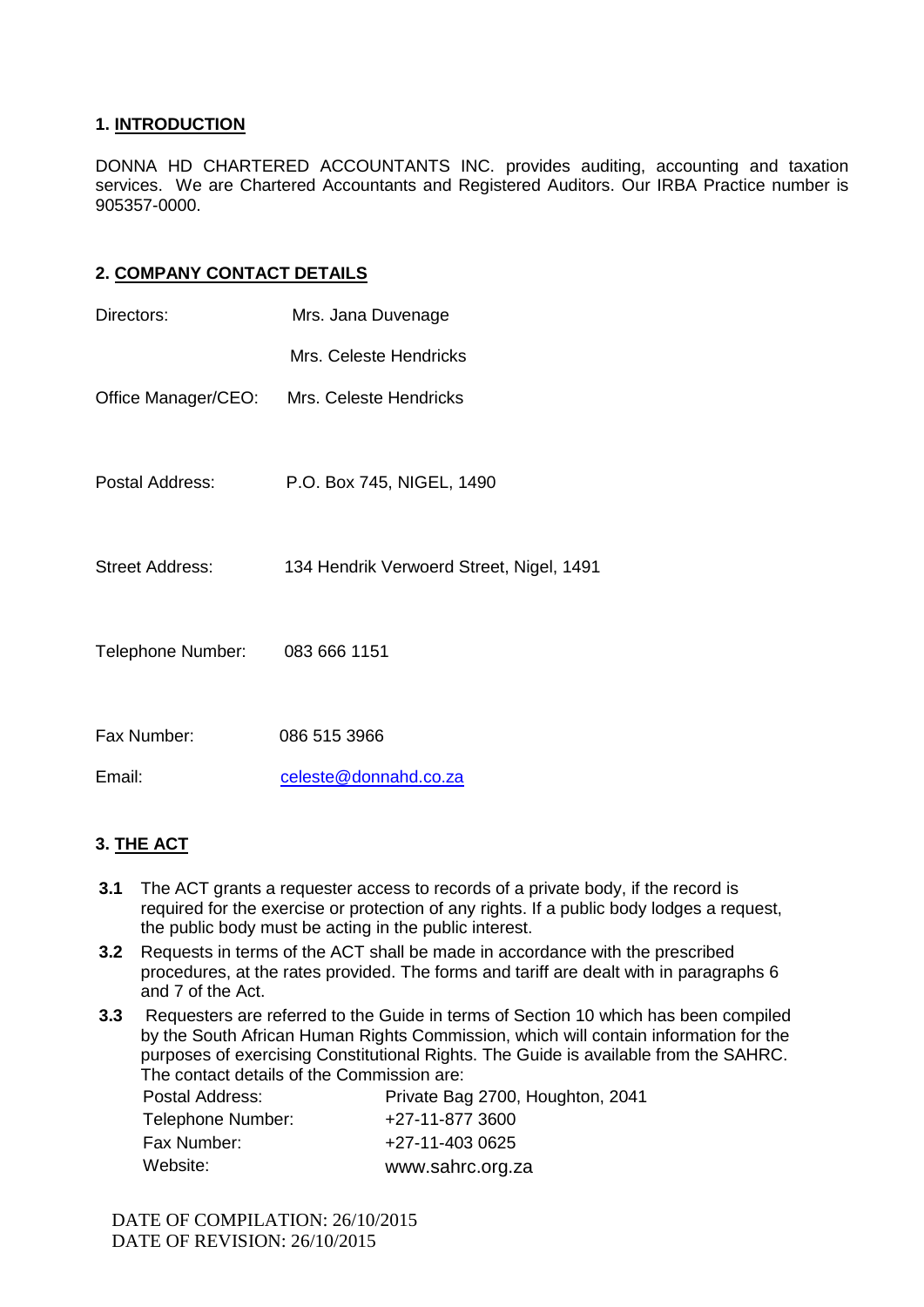### 4. **APPLICABLE LEGISLATION**

Auditing Profession Act No. 26 of 2005 Basic Conditions of Employment Act No. 75 of 1997 Business Act of 1991 Companies Act No. 71 of 2008 Compensation for Occupational Injuries and Health Diseases Act No. 130 of 1993 Consumer Protection Act No. 68 of 2008 Electronic Communications and Transactions Act No. 25 of 2002 Employment Equity Act No.55 of 1998 Employment Tax Incentive Act No. 26 of 2013 Income Tax Act No. 58 of 1962 Labour Relations Act No. 66 of 1995 Occupational Health and Safety Act No. 85 of 1993 Promotion of Access of Information Act No. 2 of 2000 Protection of Personal Information Act No. 4 of 2013 Skills Development Act No.97 of 1998 Skills Development Levies Act No. 9 of 1999 South African Revenue Service Act No. 34 of 1997 Unemployment Contributions Act No. 4 of 2002 Unemployment Insurance Act No. 63 of 2001 Tax Administration Act No. 28 of 2011 Value Added Tax Act No. 89 of 1991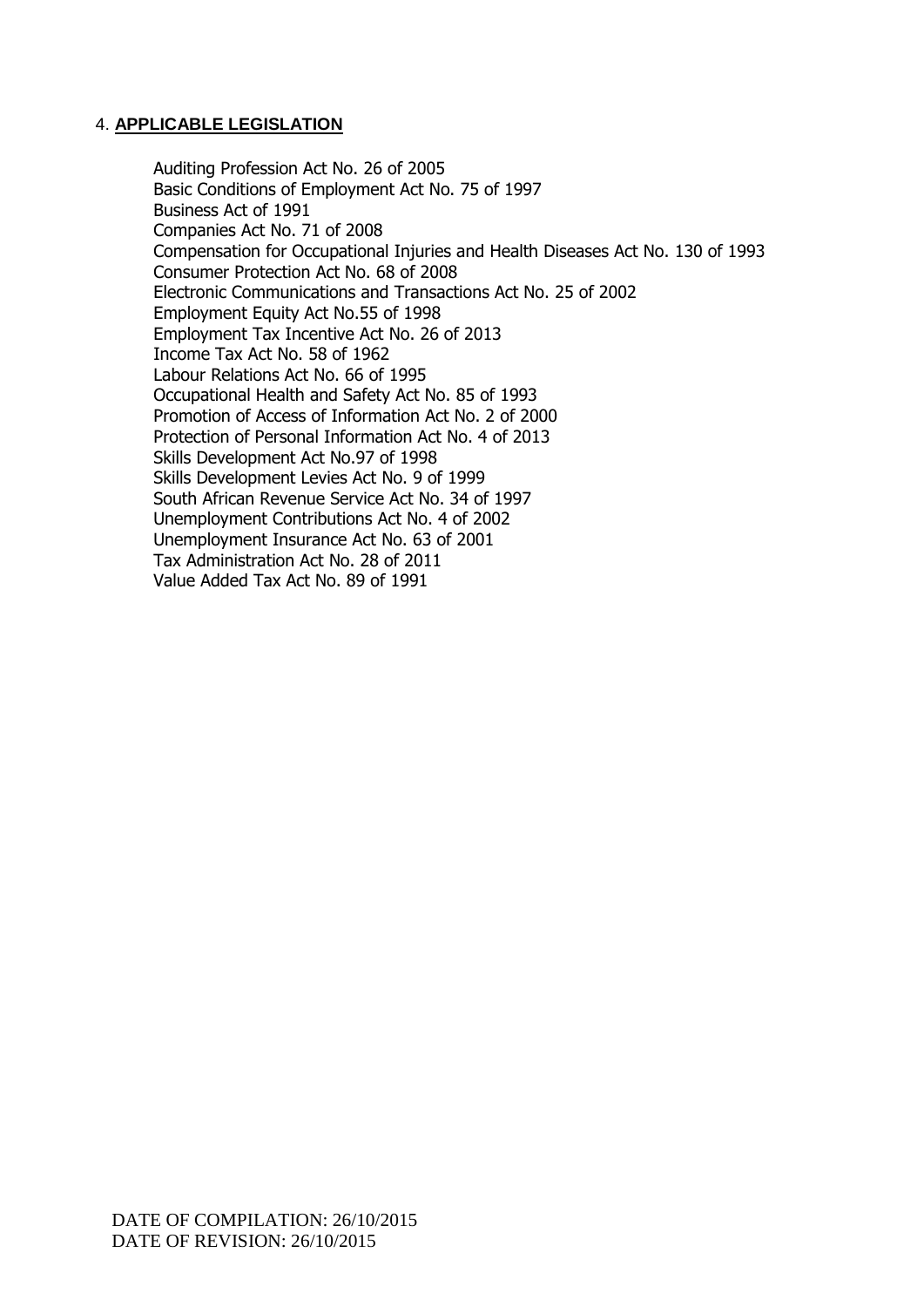# **5. Schedule of Records**

| <b>Records</b><br>Financial | <b>Subject</b><br>Accounting and audit (if applicable)<br>$\bullet$<br>records<br><b>Financial Statements</b><br>$\bullet$<br>Financial and Tax Records (Company &<br>$\bullet$<br>Employees)<br><b>Asset Register</b><br>$\bullet$<br><b>Management Accounts</b><br>$\bullet$                                                                                                                                                                                            | <b>Availability</b><br><b>Request in terms of PAIA</b><br><b>Request in terms of PAIA</b><br><b>Request in terms of PAIA</b><br><b>Request in terms of PAIA</b><br><b>Request in terms of PAIA</b>                                                                                                                                                                                     |
|-----------------------------|---------------------------------------------------------------------------------------------------------------------------------------------------------------------------------------------------------------------------------------------------------------------------------------------------------------------------------------------------------------------------------------------------------------------------------------------------------------------------|----------------------------------------------------------------------------------------------------------------------------------------------------------------------------------------------------------------------------------------------------------------------------------------------------------------------------------------------------------------------------------------|
| Marketing                   | <b>Market Information</b><br><b>Public Customer Information:</b><br><b>Product Brochures</b><br>$\circ$<br><b>Owner Manuals</b><br>$\circ$<br><b>Field Records</b><br>$\bullet$<br><b>Performance Records</b><br>$\bullet$<br><b>Product Sales Records</b><br>$\bullet$<br><b>Marketing Strategies</b><br>$\bullet$<br><b>Customer Database</b><br>$\bullet$                                                                                                              | <b>Limited Information available</b><br>on web site. (see above)<br><b>Request in terms of PAIA</b><br><b>Request in terms of PAIA</b><br><b>Request in terms of PAIA</b><br><b>Request in terms of PAIA</b><br><b>Request in terms of PAIA</b>                                                                                                                                        |
| Administration              | License of product categories<br>$\bullet$<br>Minutes of management meetings<br>$\bullet$<br>Minutes of staff meetings<br>$\bullet$<br>General correspondence<br>$\bullet$                                                                                                                                                                                                                                                                                                | <b>Request in terms of PAIA</b><br><b>Request in terms of PAIA</b><br><b>Request in terms of PAIA</b><br><b>Request in terms of PAIA</b>                                                                                                                                                                                                                                               |
| Human<br>resources          | Employment contracts<br>$\bullet$<br><b>Mandates</b><br>$\bullet$<br>Policies and procedures<br>$\bullet$<br>Training<br>$\bullet$<br>Remuneration and benefits policies and<br>$\bullet$<br>records                                                                                                                                                                                                                                                                      | <b>Request in terms of PAIA</b><br><b>Request in terms of PAIA</b><br><b>Request in terms of PAIA</b><br><b>Request in terms of PAIA</b><br><b>Request in terms of PAIA</b>                                                                                                                                                                                                            |
| Operations                  | Production records<br>Compliance reports<br>$\bullet$<br>Complaints procedures<br>$\bullet$<br>Contractual agreements with suppliers<br>$\bullet$<br>Records of advice<br>$\bullet$<br>Register of key individuals<br>$\bullet$<br>Register of representatives<br>$\bullet$<br>Register of non-compliance<br>$\bullet$<br>Record of continued compliance by<br>$\bullet$<br>representatives<br>Register of premature cancellation of<br>٠<br>products<br>Clients register | <b>Request in terms of PAIA</b><br><b>Request in terms of PAIA</b><br><b>Request in terms of PAIA</b><br><b>Request in terms of PAIA</b><br><b>Request in terms of PAIA</b><br><b>Request in terms of PAIA</b><br><b>Request in terms of PAIA</b><br><b>Request in terms of PAIA</b><br><b>Request in terms of PAIA</b><br>Request in terms of PAIA<br><b>Request in terms of PAIA</b> |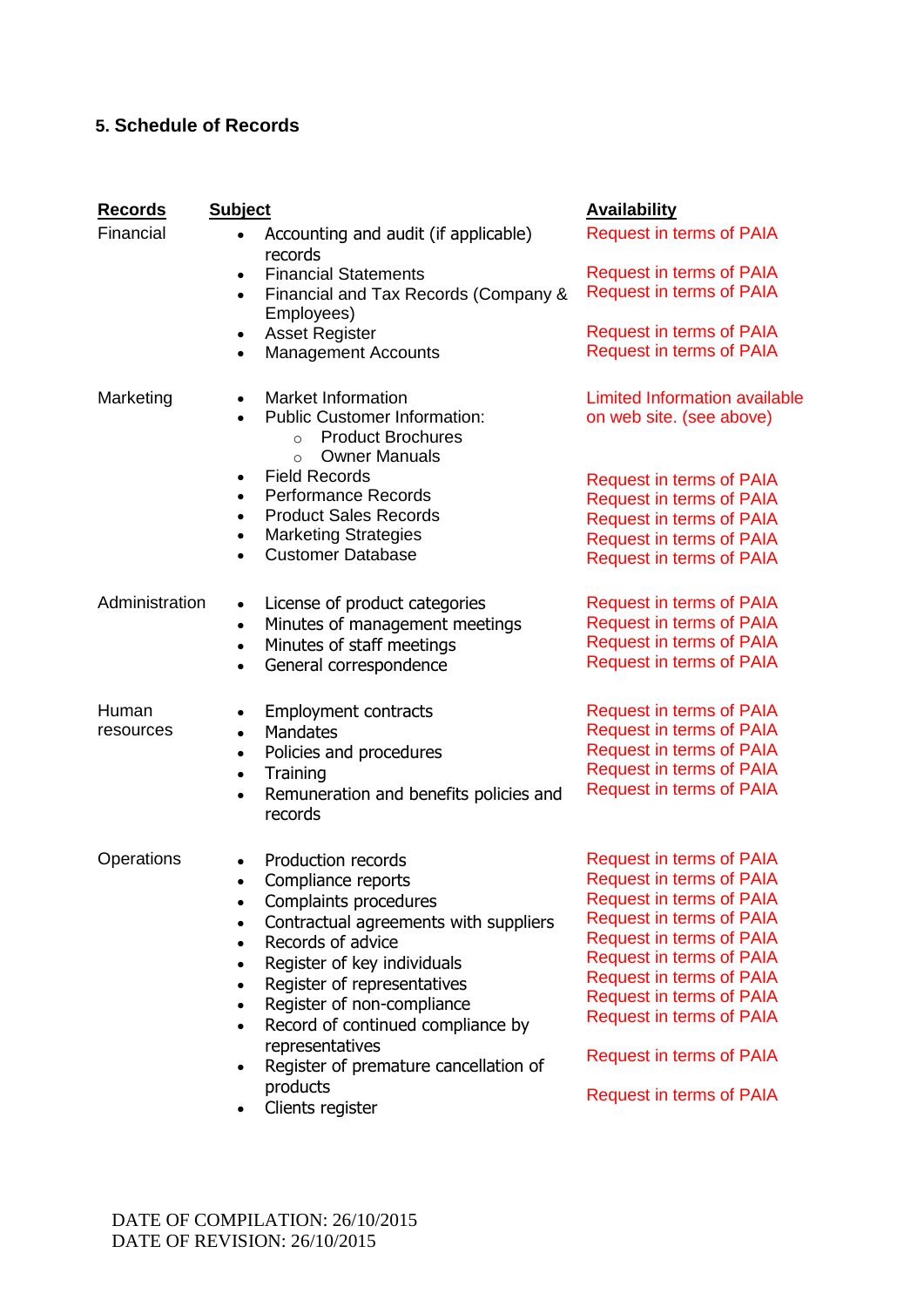## **6. FORM OF REQUEST**

To facilitate the processing of your request, kindly:

- **6.1** Use the prescribed form, available on the website of the SOUTH AFRICAN HUMAN RIGHTS COMMISSION at www.sahrc.org.za. (Also attached as Annexure A below)
- **6.2** Address your request to the Head of the Company (CEO).
- **6.3** Provide sufficient details to enable the COMPANY to identify:
	- (a) The record(s) requested;
	- (b) The requester (and if an agent is lodging the request, proof of capacity);
	- (c) The form of access required;
	- (d) (i) The postal address or fax number of the requester in the Republic;
		- (ii) If the requester wishes to be informed of the decision in any manner (in addition to written) the manner and particulars thereof;
	- (e) The right which the requester is seeking to exercise or protect with an explanation of the reason the record is required to exercise or protect the right.

### **7**. **PRESCRIBED FEES**

The following applies to requests (other than personal requests):

- **7.1** A requestor is required to pay the prescribed fees (R50.00) before a request will be processed;
- **7.2** If the preparation of the record requested requires more than the prescribed hours (six), a deposit shall be paid (of not more than one third of the access fee which would be payable if the request were granted);
- **7.3** A requestor may lodge an application with a court against the tender/payment of the request fee and/or deposit;
- **7.4** Records may be withheld until the fees have been paid.
- **7.5** The fee structure is available on the website of the SOUTH AFRICAN HUMAN RIGHTS COMMISSION at [www.sahrc.org.za.](http://www.sahrc.org.za/)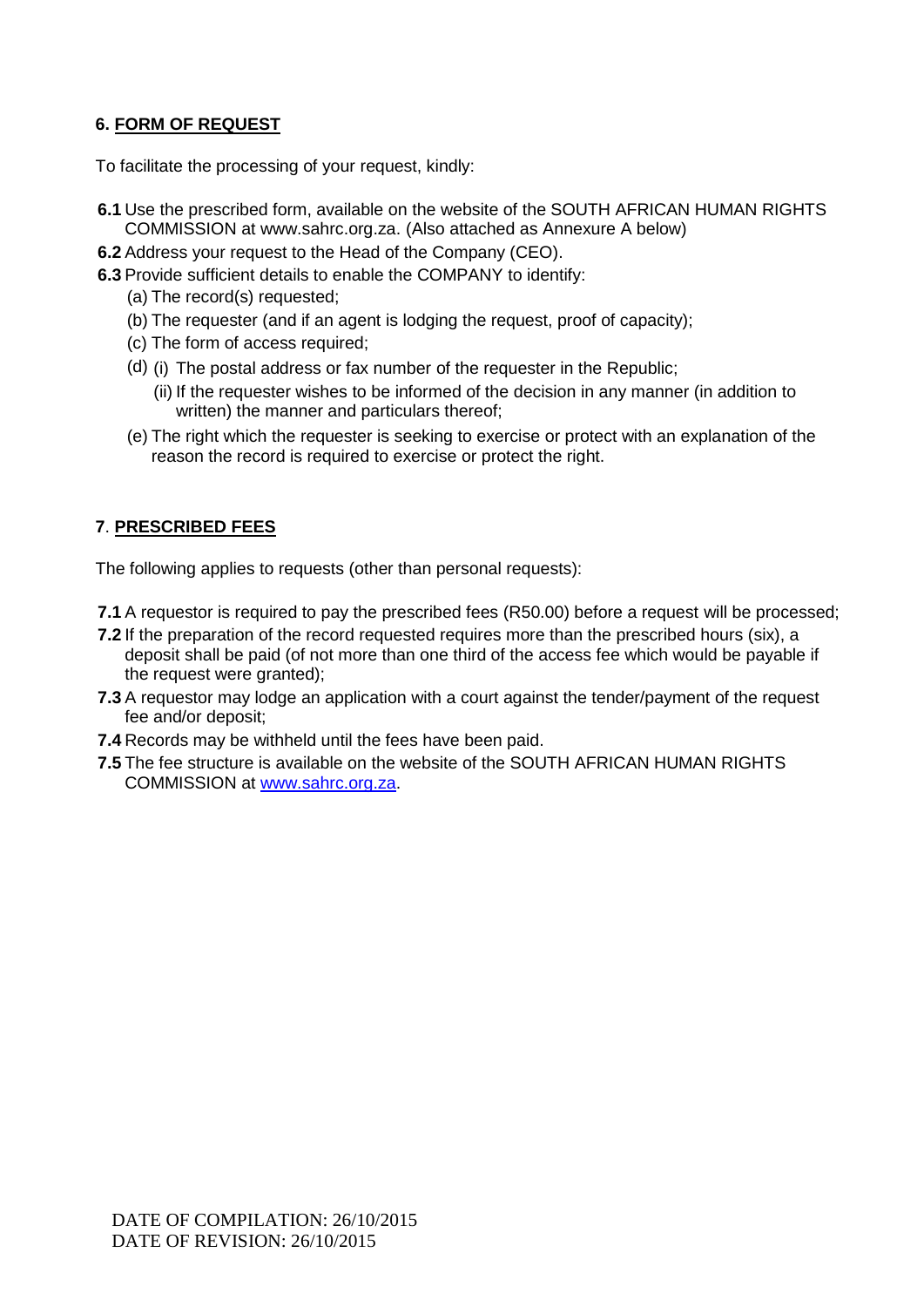#### **ANNEXURE A**

#### **REQUEST FOR ACCESS TO RECORD OF PRIVATE BODY**

Section 53(1) of the Promotion of Access to Information Act, 2000 (Act No. 2 of 2000)

#### **[Regulation 10]**

#### **A. Particulars of private body**

The Head: DONNA HD CHARTERED ACCOUNTANTS INC.

#### **B. Particulars of person requesting access to the record**

a) The particulars of the person who requests access to the record must be given below. b) The address and/or fax number in the Republic to which the information is to be sent must be given. c) Proof of the capacity in which the request is made, if applicable, must be attached.

Full names and surname: …………………………………………………………………………………………………….. Identity number: ………………………………………………………………………………………………………………… Postal address: …………………………………………………………………………………………………………………… Fax number: ………………………………………………………………………………………………………………………. Telephone number: …………………………………………………………………………………………………………….. E-mail address: …………………………………………………………………………………………………………………… Capacity in which request is made, when made on behalf of another person: ……………………………

#### **C. Particulars of person on whose behalf request is made**

This section must be completed ONLY if a request for information is made on behalf of another person.

Full names and surname: ................ Identity number: .....................................................................................................................

#### **D. Particulars of record**

a) Provide full particulars of the record to which access is requested, including the reference number if that is known to you, to enable the record to be located. b) If the provided space is inadequate, please continue on a separate folio and attach it to this form. **The requester must sign all the additional folios.**

1. Description of record or relevant part of the record:

2. Reference number, if available:

3. Any further particulars of record:

#### **E. Fees**

a) A request for access to a record, other than a record containing personal information about yourself, will be processed only after a **request fee** has been paid.

b) You will be notified of the amount required to be paid as the request fee.

c) The **fee payable for access** to a record depends on the form in which access is required and the reasonable time required to search for and prepare a record.

d) If you qualify for exemption of the payment of any fee, please state the reason for exemption.

Reasons for exemption from payment of fees:

………………………………………………………………………………………………………………………………………………………………… …………………………………………………………………………………………………………………………………………………

#### **F. Form of access to record**

DATE OF COMPILATION: 26/10/2015 DATE OF REVISION: 26/10/2015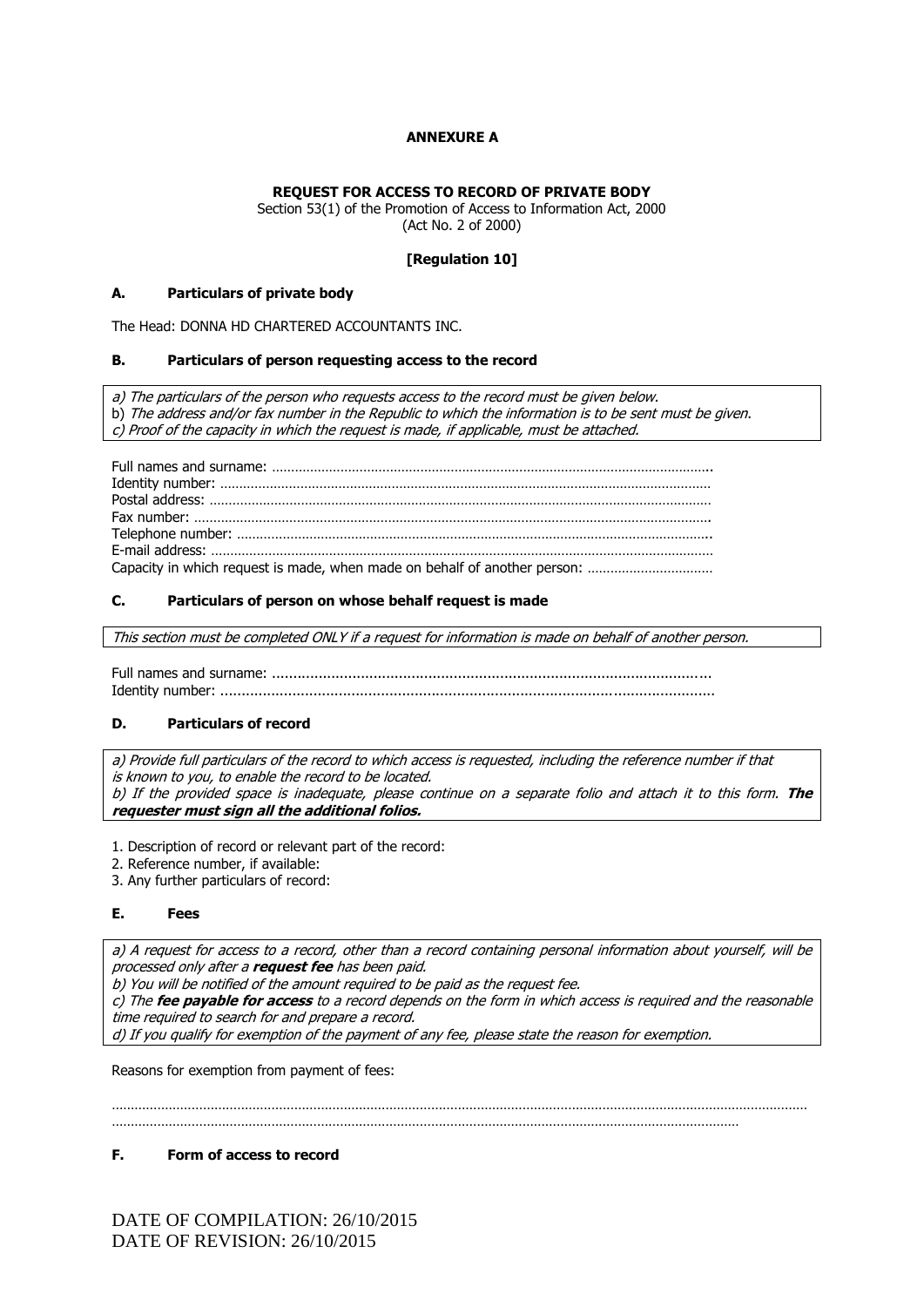If you are prevented by a disability to read, view or listen to the record in the form of access provided for in 1 to 4 hereunder, state your disability and indicate in which form the record is required.

Disability: **Form in which record is required:** 

Mark the appropriate box with an **X**.

NOTES:

a)Compliance with your request in the specified form may depend on the form in which the record is available.

b) Access in the form requested may be refused in certain circumstances. In such a case you will be informed if access will be granted in another form.

c) The fee payable for access to the record, if any, will be determined partly by the form in which access is requested.

| 1. If the record is in written or printed form:                                                 |                                         |  |                                 |  |  |
|-------------------------------------------------------------------------------------------------|-----------------------------------------|--|---------------------------------|--|--|
| Copy of record*                                                                                 |                                         |  | Inspection of record            |  |  |
|                                                                                                 | 2. If record consists of visual images: |  |                                 |  |  |
| (this includes photographs, slides, video recordings, computer-generated images, sketches etc.) |                                         |  |                                 |  |  |
| View images                                                                                     | Copy of images*                         |  | Transcription of images*        |  |  |
| 3. If record consists of recorded words or information which can be reproduced in sound:        |                                         |  |                                 |  |  |
| Listen to soundtrack                                                                            |                                         |  | Transcription of soundtrack*    |  |  |
| (audio cassette)                                                                                |                                         |  | (written or printed document)   |  |  |
| 4. if record is held on computer or in an electronic or machine-readable form:                  |                                         |  |                                 |  |  |
| Printed copy*                                                                                   | Printed copy of                         |  | Copy in computer-readable form* |  |  |
|                                                                                                 | information derived                     |  | (stiffy or compact disc)        |  |  |
|                                                                                                 | from record $*$                         |  |                                 |  |  |
| *If you requested a copy or transcription of a record (above), do you wish                      |                                         |  |                                 |  |  |
| the copy or transcription be posted to you?                                                     |                                         |  |                                 |  |  |
| Postage is payable                                                                              |                                         |  |                                 |  |  |

#### **G. Particulars of right to be exercised or protected**

If the provided space is inadequate, please continue on a separate folio and attach it to this form. **The requester must sign all the additional folios.**

1. Indicate which right is to be exercised or protected:

2. Explain why the record requested is required for the exercise or protection of the aforementioned right:

#### **H. Notice of decision regarding request for access**

You will be notified in writing whether your request has been approved/denied. If you wish to be informed in another manner, please specify the manner and provide the necessary particulars to enable compliance with your request.

………………………………………………………………………………………………………………………………………………………….

How would you prefer to be informed of the decision regarding your request for access to the record?

Signed at ………………………………… this ……… day of …………………………… 20……

……………………………………………………… SIGNATURE OF REQUESTER / PERSON ON WHOSE BEHALF REQUEST IS MADE